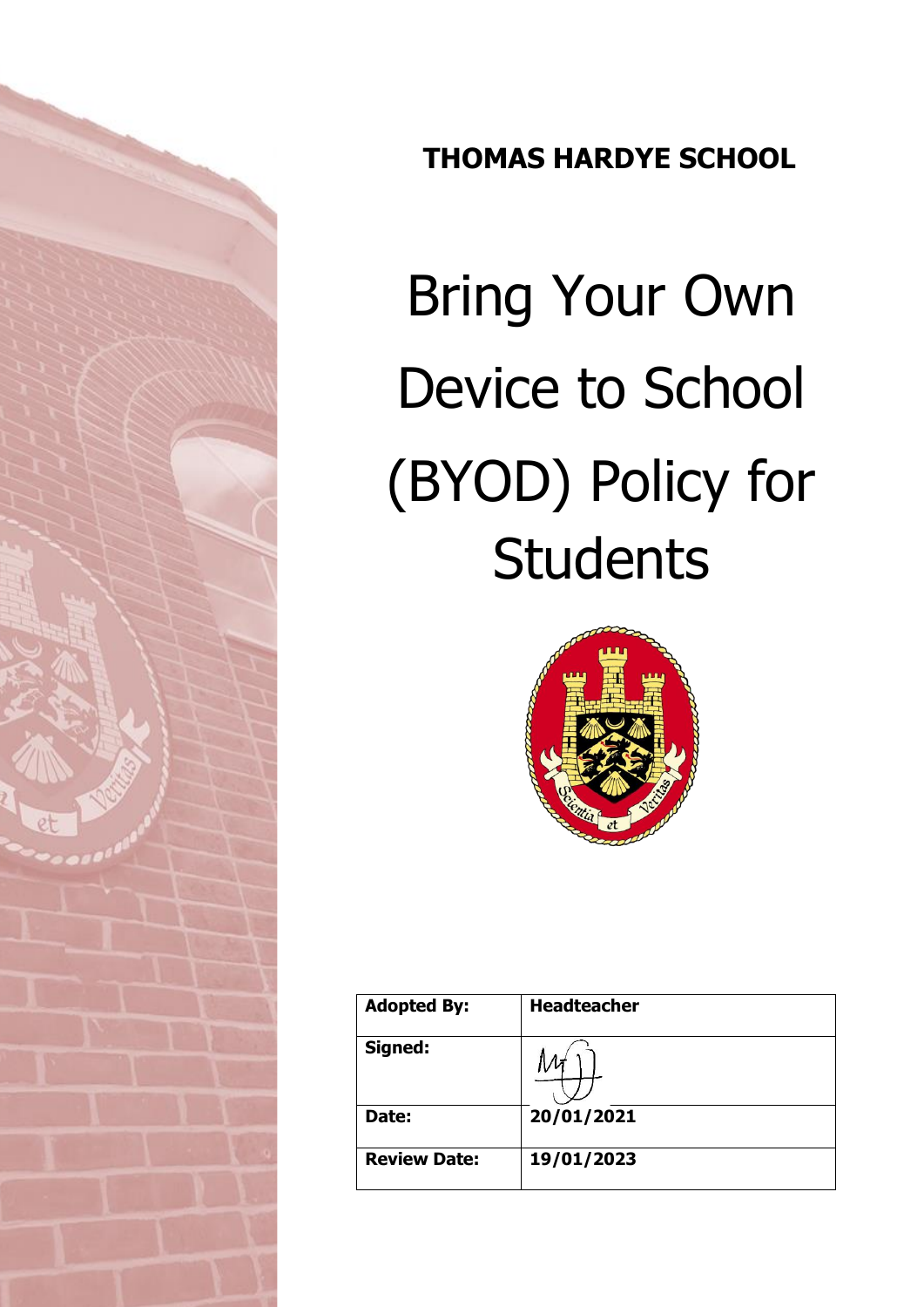# Contents

| 2.  |  |
|-----|--|
| 3.  |  |
| 4.  |  |
| 5.  |  |
| 6.  |  |
| 7.  |  |
| 8.  |  |
| 9.  |  |
| 10. |  |
|     |  |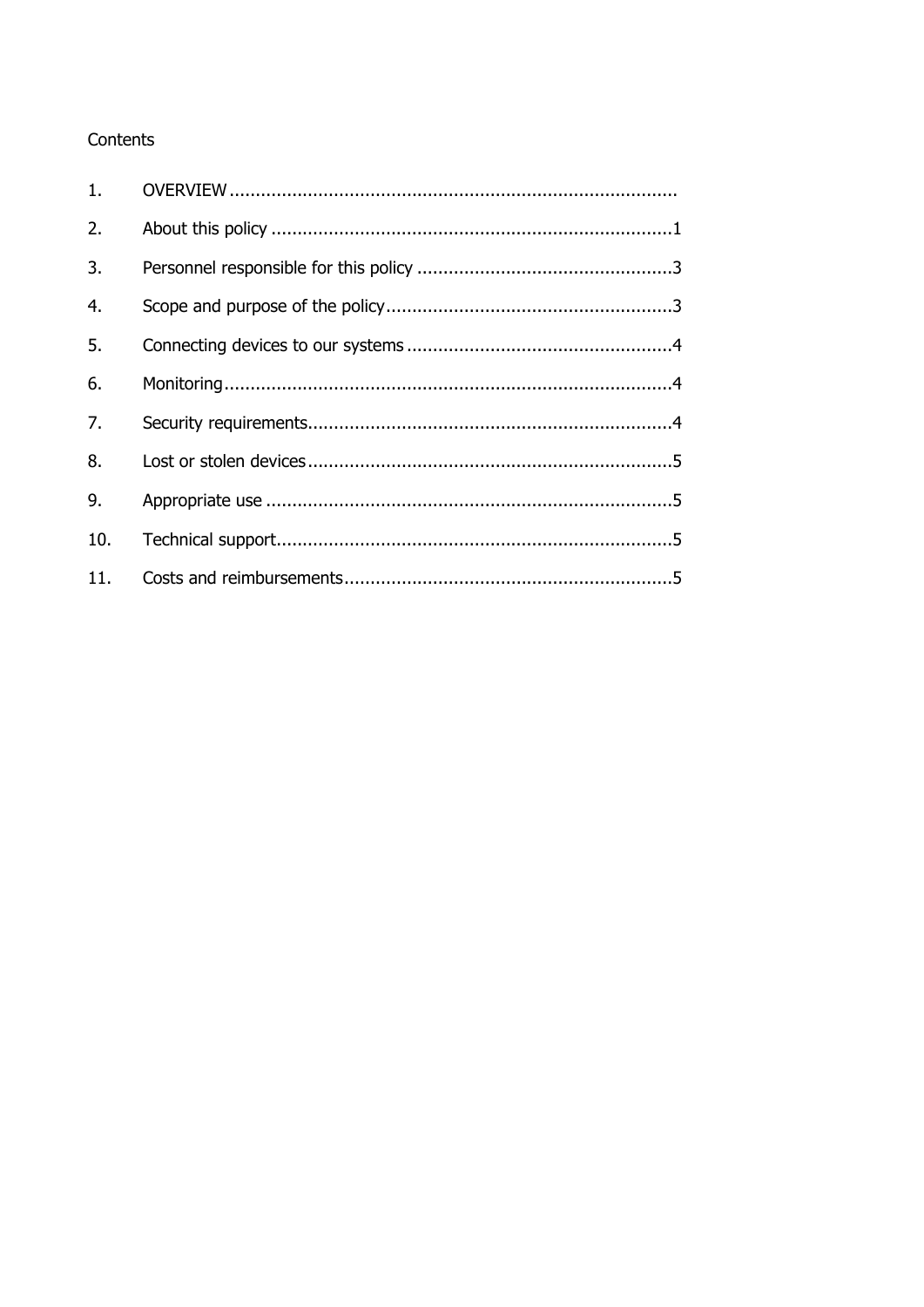### **OVERVIEW**

**Parent/Student Agreement** – Parents and students must agree to the contents of this BYOD policy (using the form on the Parent Portal) to show acceptance of the terms and conditions of the use of mobile electronic communication devices in school before students are permitted to use their own device.

**Electronic Communication Device** – such devices include laptops, netbooks and notebooks, iPads and tablets, Kindle and e-readers, iPod Touch, smartphone and mobile phones and any other devices that allow electronic communication. Devices that are primarily aimed at gaming or are primarily a music player are not allowed. Similarly, devices that just permit the making of phone calls and sending texts are also not allowed. Thomas Hardye School will make the final decision whether any such device is permitted.

**Lost, stolen or damaged** – Students who bring such devices into school do so entirely at their own risk, just like any other personal item. Thomas Hardye School will not accept any responsibility for devices that are miss-placed, lost, stolen or damaged. Many devices have a location finder app and it is recommended that this feature is enabled to aid tracking where ever possible. It is also recommended that such devices are fully insured to cover loss and damage outside of the home.

**Security and Care** - Students are responsible for the proper care and use of their own device. Students are responsible for the adequate security of their own device whilst in school, keeping it with them at all times when required or securing properly in their own locker. It is recommended that students do not share or lend their device to other pupils.

**Educational use** – Devices will only be used for educational purposes to support learning whilst in school. It will be at the teacher's discretion as to when these devices may be used by a student within school. Students will respect a teacher's decision and turn off their device when requested to do so.

**Audio, Photographs and Video** – Students will not use their device to record audio or take photographs or video of other students or members of staff without their permission. Students will not transmit or upload such media without permission.

**Internet Usage Policy** – Devices will only access the internet through the Thomas Hardye School network. Students will adhere to the school's ICT Acceptable Use Policy and E-Safety Policy whilst on the school site. In addition students will not access any inappropriate material that may or may not already be downloaded onto their device. Members of staff have the right to access a student's own device if there is reason to believe a student is in violation of this policy or the above mentioned policies.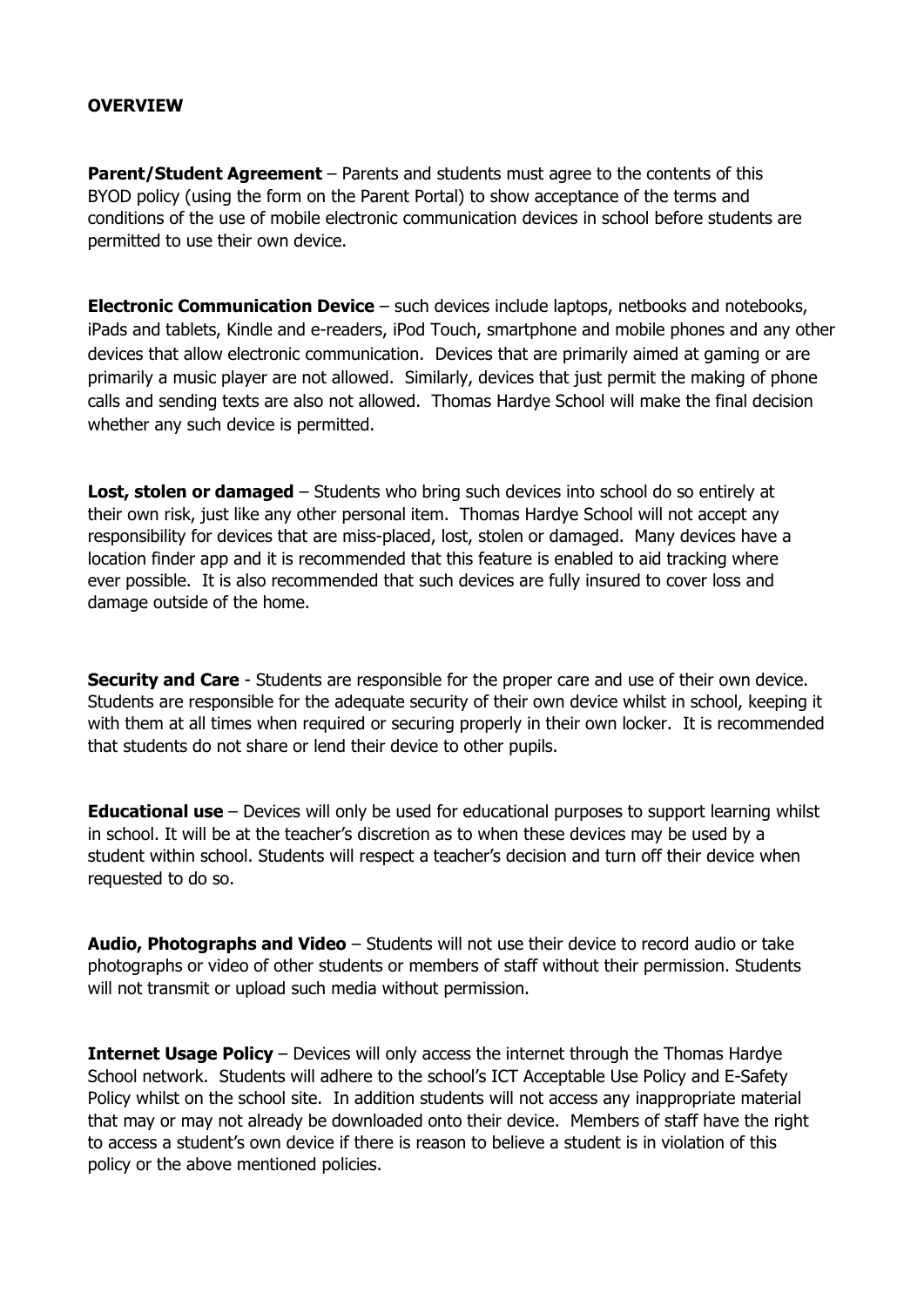**Students breaching the BYOD Policy** – If a student breaches the BYOD Policy or if a member of staff feels that they are likely to have breached this policy then the student's device will be confiscated and held in the school office. The student's parent will be contacted and they will need to come into school to collect the device. Subsequent breaches of this policy by the same student will result with that student no longer permitted to bring in their own device.

# **About this policy**

We recognise that many of our students have personal mobile devices (such as tablets, smartphones and handheld computers), which they could use for learning purposes, and that there can be significant benefits for both students and teachers, including increased learning flexibility, in permitting such use. However, the use of personal mobile devices for learning by students gives rise to increased risk in terms of the security of school IT resources and communications systems and the protection of confidential information.

Anyone covered by this policy may use a personal mobile device for learning purposes, provided that they sign the declaration at the end of this policy and adhere to its terms.

This policy covers all students on roll at Thomas Hardye School and visiting students.

# **Personnel responsible for this policy**

The Senior Leadership Team has overall responsibility for the effective operation of this policy, but has delegated day-to-day responsibility for its operation to Dr Ennion (Assistant Headteacher with responsibility for e-learning). Dr Ennion and the school governors shall be responsible for reviewing this policy to ensure that it meets legal requirements and reflects best practice.

Dr Ennion has responsibility for ensuring that any person who may be involved with administration, monitoring, IT security or investigations carried out under this policy receives regular and appropriate training to assist them with these duties.

All staff and students at Thomas Hardye School are responsible for the success of this policy. Any misuse (or suspected misuse) of a device or breach of this policy should be reported to Dr Ennion.

If you have any questions regarding this policy or have questions about using your device for learning purposes which are not addressed in this policy, please contact Dr Ennion.

#### **Scope and purpose of the policy**

This policy applies to students who use a personal mobile device including any accompanying software or hardware (referred to as a device in this policy) for learning purposes. It applies to use of the device both during and outside school hours whilst on the school site. This policy applies to all devices used to access our IT resources and communications systems (collectively referred to as systems in this policy), which may include (but are not limited to) smartphones, PDAs, tablets, and laptop or notebook computers.

When you access school systems using a device, the school is exposed to a number of risks, including the threat of malware (such as viruses, worms, spyware, Trojans or other threats that could be introduced into our systems via a device). This could result in damage to school systems.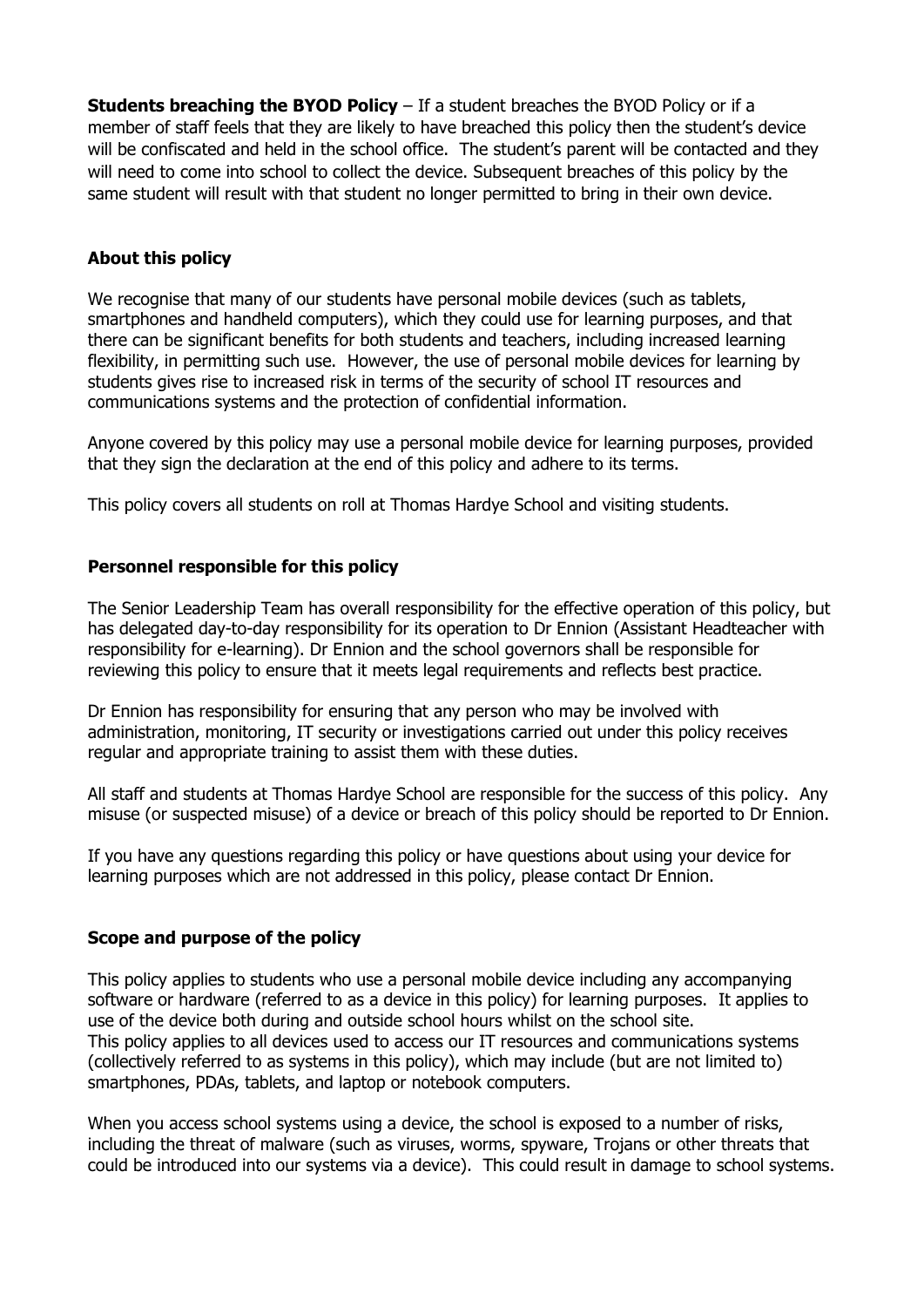The purpose of this policy is to protect school systems while enabling you to access our systems using a device. This policy sets out the circumstances in which we may monitor your use of school systems, access your device and retrieve, remove or destroy data on it and the action which we will take in respect of breaches of this policy.

Breach of this policy may lead to the school revoking your access to school systems, whether through a device or otherwise. It may also result in sanctions up to and including exclusion. You are required to co-operate with any investigation into suspected breach, which may involve providing us with access to the device and any relevant passwords and login details.

Some devices may not have the capability to connect to school systems. The school is not under any obligation to modify its systems or otherwise assist students in connecting to those systems.

#### **Connecting devices to school systems**

Connectivity of all devices is centrally managed by the Thomas Hardye School IT Support team, who must approve a device before it can be connected to school systems.

The school reserves the right to refuse or remove permission for your device to connect with school systems. THS IT Support will refuse or revoke such permission (and may take all steps reasonably necessary to do so) where in our reasonable opinion a device is being or could be used in a way that puts, or could put, the school, our students, our staff, our systems, or sensitive school data at risk or that may otherwise breach this policy.

In order to access school systems it may be necessary for THS IT Support to install software applications on your device. If you remove any such software, your access to our systems will be disabled.

# **Monitoring**

The school reserves the right to monitor, intercept, review and erase, without further notice, content on the device that is deemed to be in breach of this policy.

Monitoring, intercepting, reviewing or erasing of content will only be carried out in order to:

prevent misuse of the device;

ensure compliance with our rules, standards of conduct and policies in force from time to time (including this policy);

By signing the declaration at the end of this policy, you confirm your agreement (without further notice or permission) to such monitoring. You also agree that you use the device at your own risk and that the school will not be responsible for any losses, damages or liability arising out of its use, including any loss, corruption or misuse of any content or loss of access to or misuse of any device, its software or its functionality. Security requirements

You must comply with our Student ICT Acceptable Use Policy which is available on the school website when using your device to connect to school systems.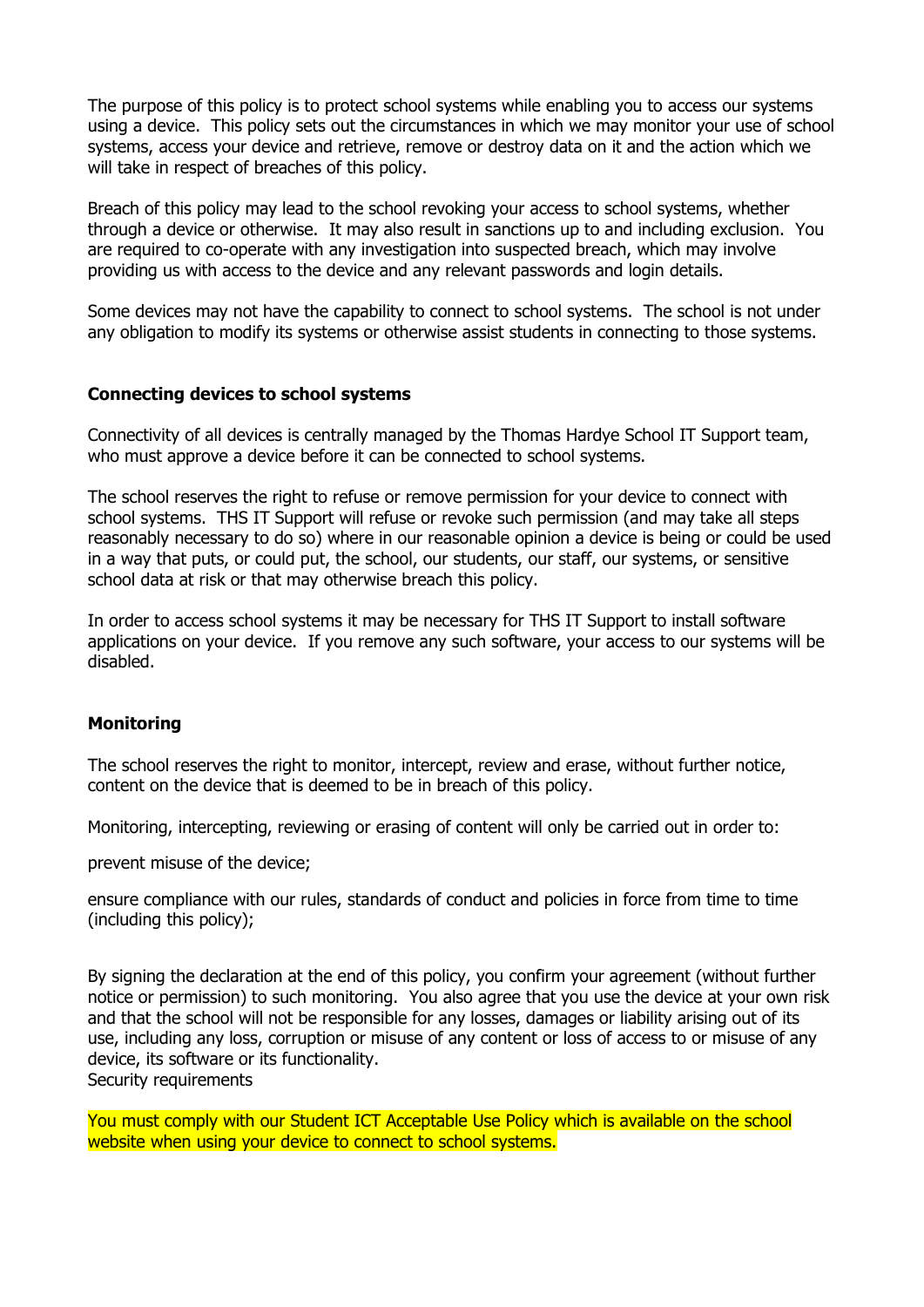The school reserves the right, without further notice or permission, to inspect your device and access data and applications on it, and remotely review, copy, disclose or wipe, enabling us to:

inspect the device for use of unauthorised applications or software;

investigate or resolve any security incident or unauthorised use of school systems;

ensure compliance with our rules, standards of conduct and policies in force from time to time (including this policy).

You must co-operate with the school to enable such inspection, access and review, including providing any passwords or pin numbers necessary to access the device or relevant applications. A failure to co-operate with the school in this way may result in sanctions, up to and including expulsion.

If the school discovers or reasonably suspects that there has been a breach of this policy, including any of the security requirements listed above, your access to school systems will be immediately removed.

By signing the declaration at the end of this policy, you consent to the school, without further notice or permission, inspecting a device and applications used on it, and remotely reviewing, copying, disclosing, wiping or otherwise using data on or from a device that is in breach of this policy.

#### **Lost or stolen devices**

In the event of a lost or stolen device, you should report the incident to your College Leader and the main school office.

#### Appropriate use

You should never access or use school systems through a device in a way that breaches this policy or the school's Student ICT Acceptable Use Policy.

If you breach these policies you may be subject to sanctions up to and including expulsion.

#### **Technical support**

We do not provide technical support for devices. If you bring your device to school you are responsible for any repairs, maintenance or replacement costs and services.

The school network is subject to continuous upgrades and this could affect the ongoing compatibility of your device with our BYOD service. For example, older devices that rely on 2.4Ghz connections are no longer compatible with the school wifi network. It is your responsibility to ensure your device is compatible with the school network.

#### **Costs and reimbursements**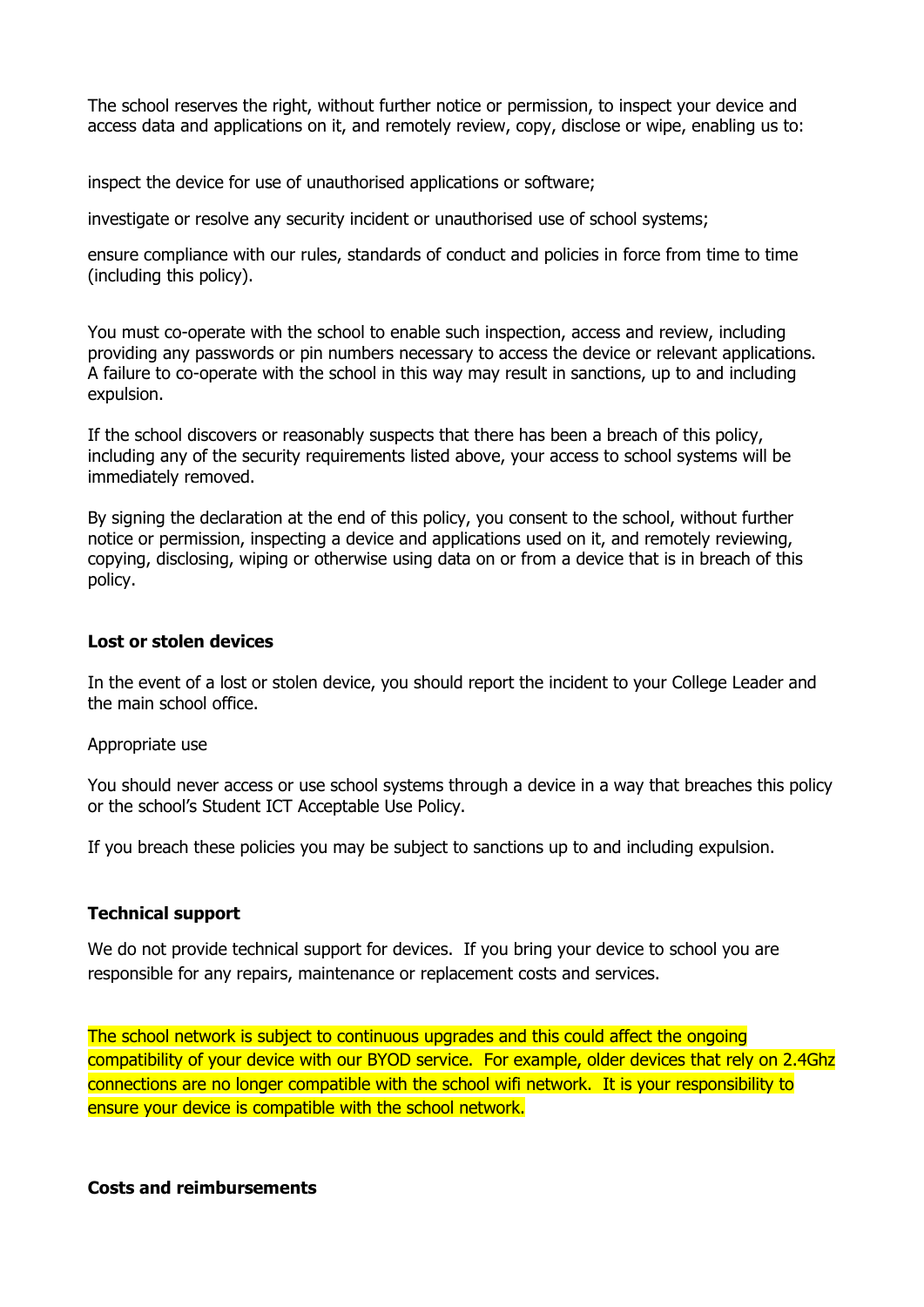You must pay for your own device costs under this policy. By signing the declaration at the end of this policy you acknowledge that you alone are responsible for all costs associated with the device and that you understand that your usage of the device in school may increase your data usage charges.

# **DECLARATION AND AGREEMENT**

I wish to use my personal mobile device for learning purposes at Thomas Hardye School and explicitly confirm my understanding and agreement to the following:

- I have read, understood and agree to all of the terms contained in the Bring Your Own Device to School Policy.
- I understand that the terms of this policy will apply to me at all times, during or outside school hours, when I am on the school site.
- I acknowledge and agree that authorised personnel of Thomas Hardye School shall have the rights set out in this policy, including but not limited to the right to access, monitor, review, record and wipe (as the case may be) data contained on my personal device (which I acknowledge may result in inadvertent access to or destruction of my personal data).
- I understand and agree that Thomas Hardye School in its discretion may amend, or remove this policy at any time and that I will be bound by the terms of the policy as amended.

------------------------------------------------------------------------------------------------------------------------

# **BYOD PARENT/STUDENT AGREEMENT**

**Parents and students - Please complete the acknowledgement form on your Parent Portal to agree to the contents of this policy. Students will be unable to use their own device in school unless both parties (parent and student) agree to the contents of this policy.**

As a student I understand and agree to the conditions set out in the above BYOD Policy. I understand that if I breach this policy then my device may be removed and held in the school office to be collected by my Parent/Guardian. I also understand that I may lose the privilege of bringing my own device into school and possibly face sanctions.

As a Parent/Guardian I understand that my child will be responsible for adhering to this policy. I have read and discussed this policy with my child and they understand the trust and responsibility required in having their own device in school.

# **PLEASE COMPLETE THE BYOD POLICY AGREEMENT FORM ON YOUR PARENT PORTAL**

 $\_$  , and the set of the set of the set of the set of the set of the set of the set of the set of the set of the set of the set of the set of the set of the set of the set of the set of the set of the set of the set of th

**SIGNED (STUDENT) SIGNED (PARENT)**